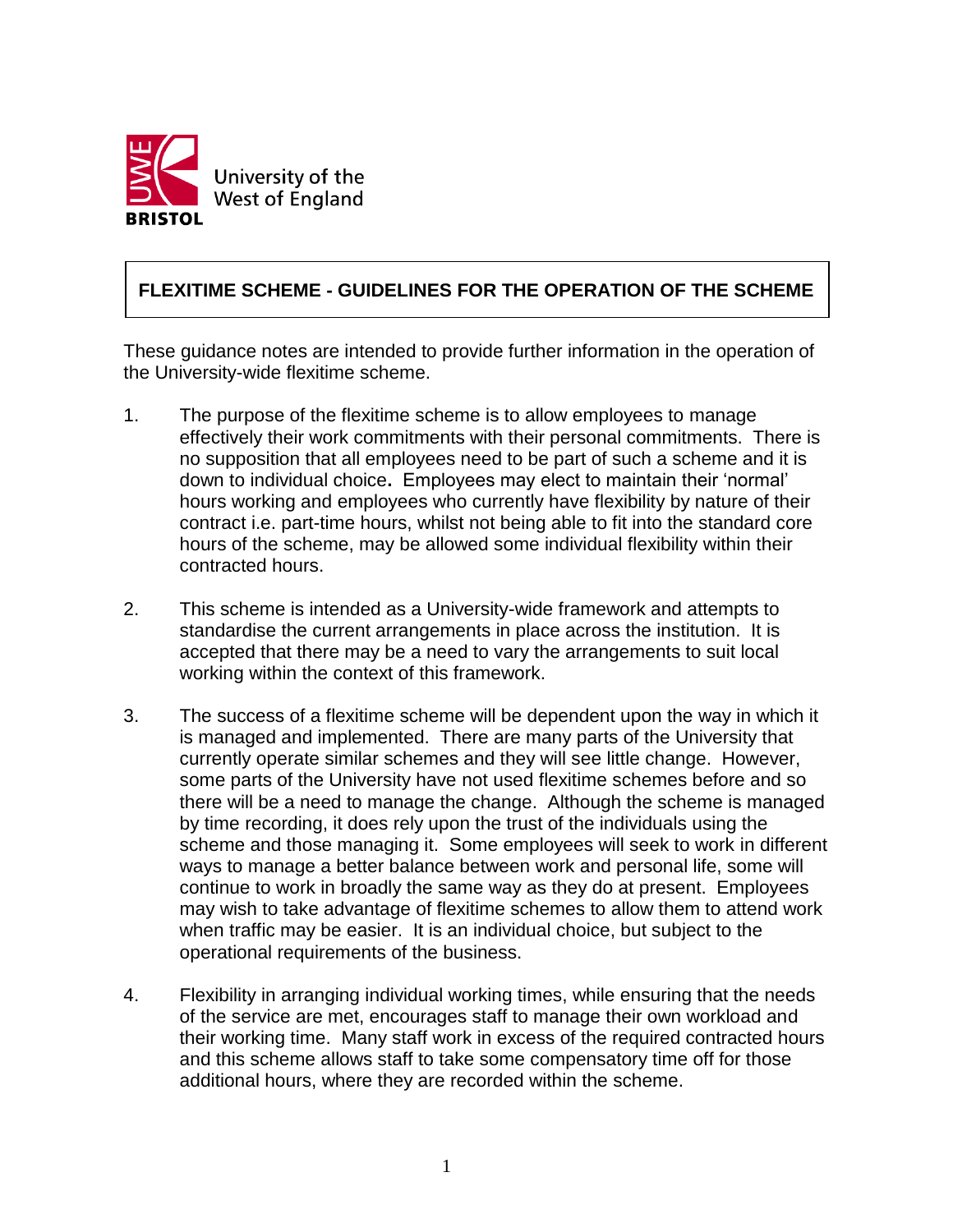- 5. The **core hours** are defined as such so that, where staff are due to be at work, they should be present undertaking their duties during that period of time. The core hours in the standard scheme are set at 10.00 to 12.00 noon and 14.00 to 15.30. These are the standard core hours that should be used for normal working arrangements and could be varied to suit operational arrangements within the service area.
- 6. Absence during core hours (flexitime) may be agreed with managers for the purpose of attending routine appointments, e.g. doctor/dentist appointments. The employee would, on that basis, use their own 'banked' time to attend such appointments. However, there may be exceptional individual circumstances where attendance at appointments for hospital visits or doctors is not of a routine nature. In these circumstances, managers should, in discussion with the individual, consider whether some other arrangement may be appropriate. Managers may refer to their Personnel Adviser for support/guidance in these cases, to ensure that a consistency of application is maintained.
- 7. Flexitime applies equally to all individuals within a work group, where they have elected to participate in this way of working. However, if the operation of that particular area of work requires a reasonable minimum number of people to be present at certain times of the day, e.g. reception, then managers may, in discussion with the staff, determine the required number and enable the workgroup to make their own arrangements, to ensure that the standards of cover are maintained.
- 8. If a member of staff is eligible for overtime payments and is 'required' to work, i.e. she/he is requested by the manager to work outside the normal working hours (defined as the contractual hours), consideration should be given as to whether overtime payments are applicable. Where staff choose to work beyond the normal working times, then this would be considered flexible time that can be recorded under the scheme and time off taken where appropriate.
- 9. The maximum flexileave available under this scheme is two days, i.e. equal to the credit carry over of 15 hours. As with any leave request, taking of flexileave must be agreed in advance with the line manager. The scheme does not provide employees with an 'entitlement' to this leave within the next accounting period, as there may be occasions when it is not operationally possible to allow blocks of leave to be taken within an accounting period.
- 10. The flexitime scheme does require monitoring and managing to ensure that there are sufficient resources available to deliver the service. Managers will need to ensure that sufficient resources are available and that when agreement to take flexileave is given, this does not then cause undue pressure on the remainder of the team. Working together in teams and supporting each other's flexibility will ensure the success of the scheme for everyone.